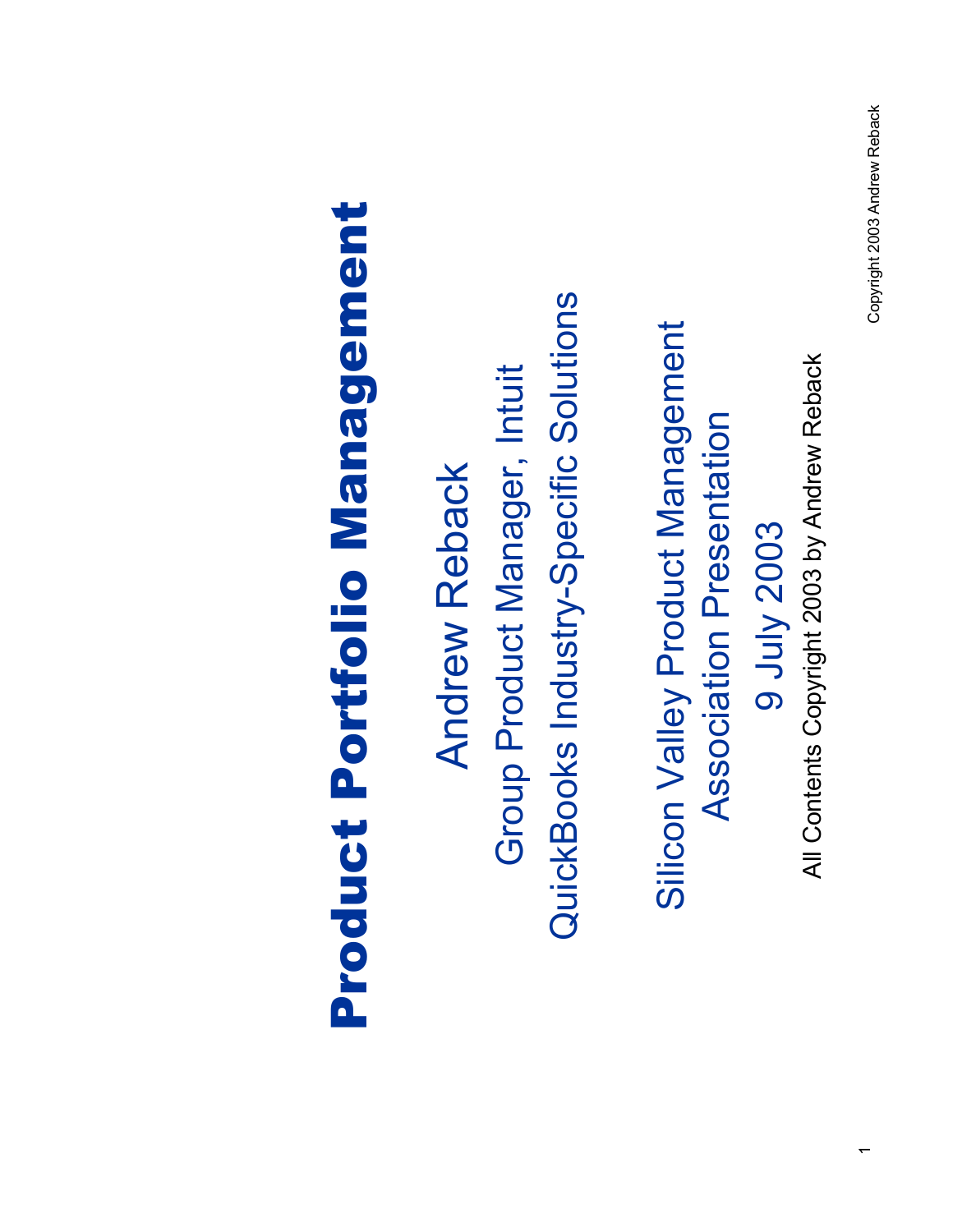Personal Context Personal Context



Copyright 2003 Andrew Reback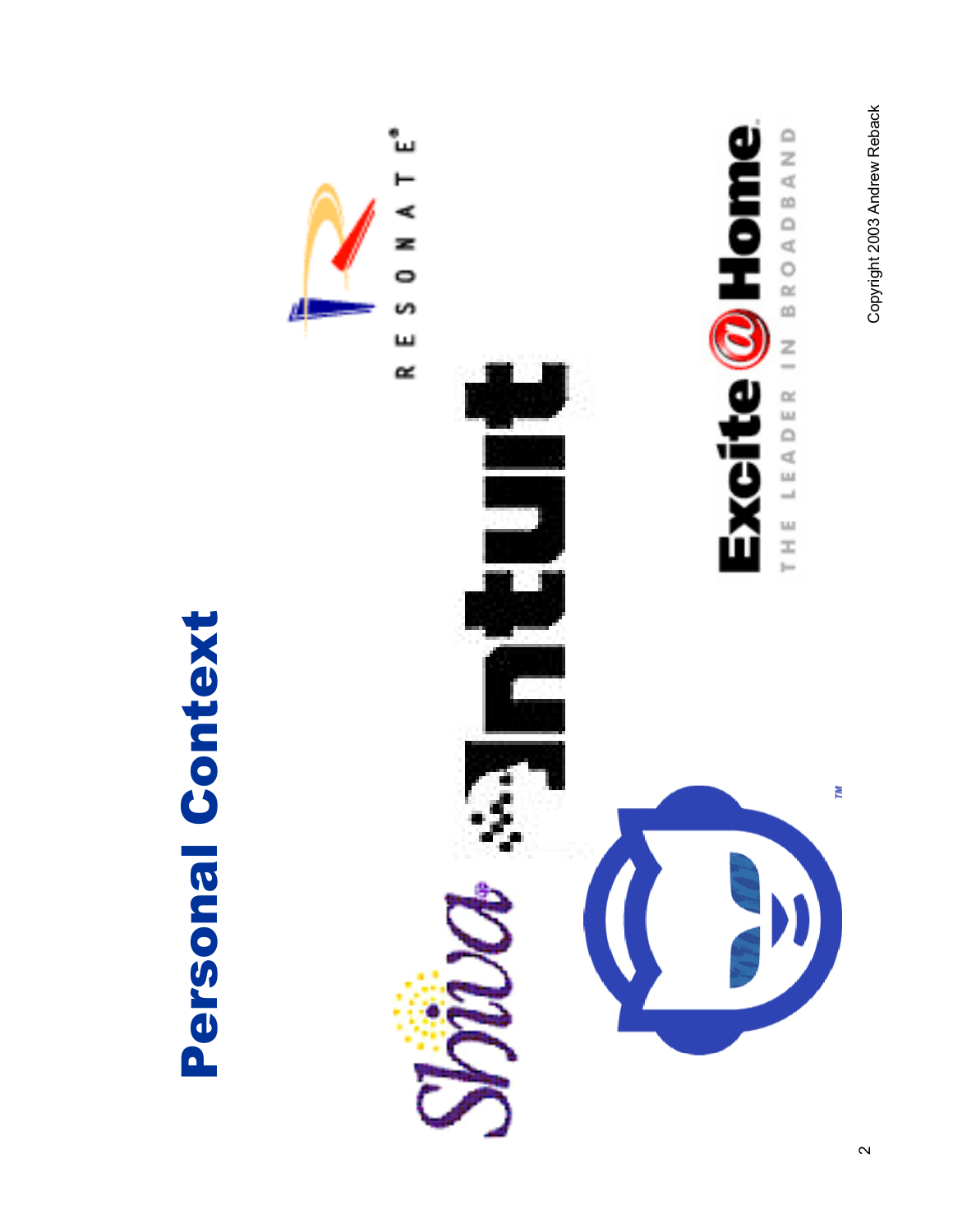## Introduction Introduction

How do you manage and prioritize between multiple projects? How do you manage and prioritize between multiple projects?

- Highest revenue • Highest revenue
- ROI
- Nearest term deliverables • Nearest term deliverables
- Strongest advocate • Strongest advocate
- Executive mandate • Executive mandate
- Randomly • Randomly
- Prioritize? • Prioritize?

Product portfolio management balances funding and resources for Product portfolio management balances funding and resources for projects to achieve the business's near and long term objectives projects to achieve the business's near and long term objectives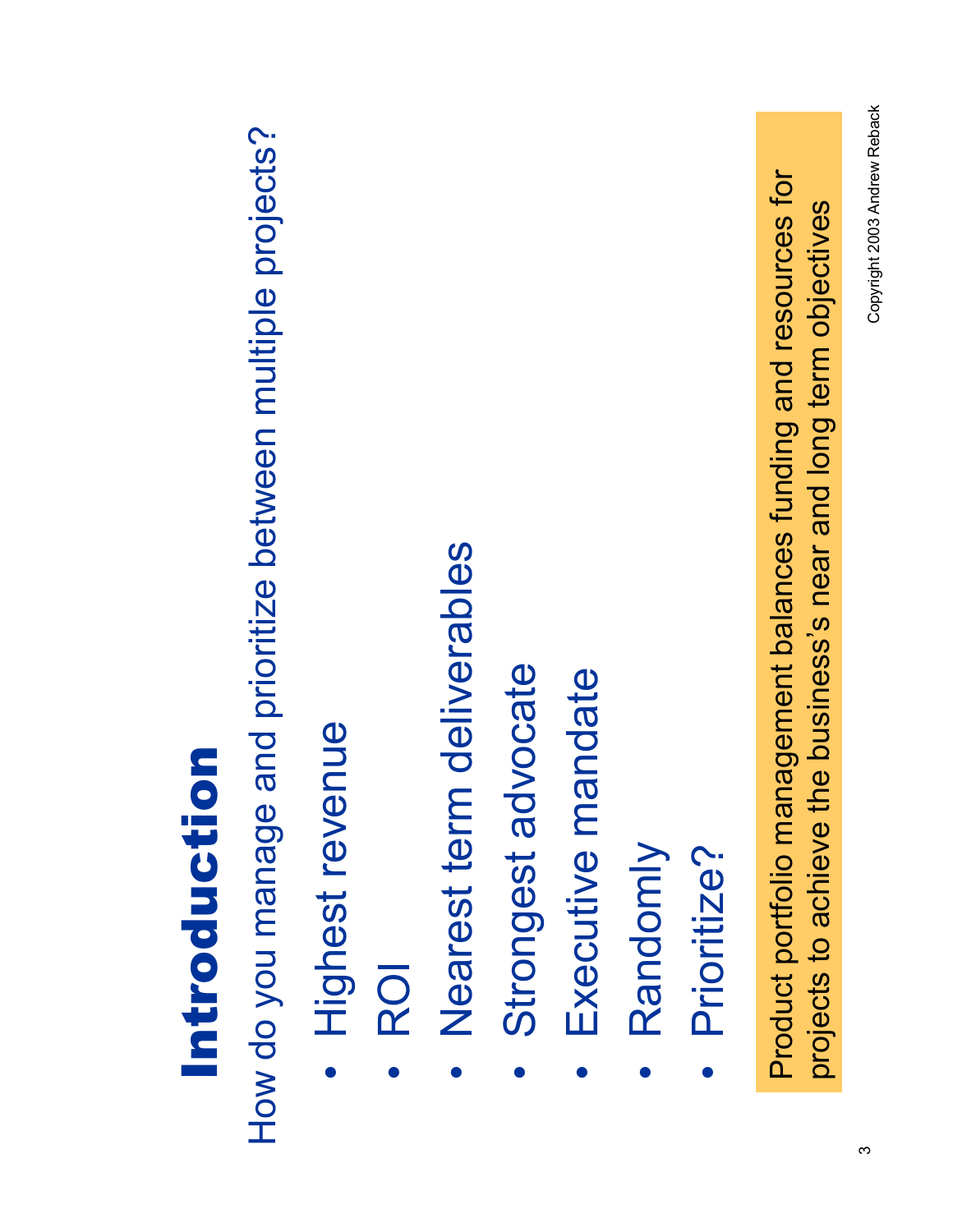## **What is a product portfolio?** What is a product portfolio?

- An approach and a visualization • An approach and a visualization
- Assess and represent product attributes 1. Assess and represent product attributes
- 2. More objectively and effectively balance More objectively and effectively balance  $\overline{a}$ 
	- products/project investment products/project investment
- Against both short and long term business needs 3. Against both short and long term business needsက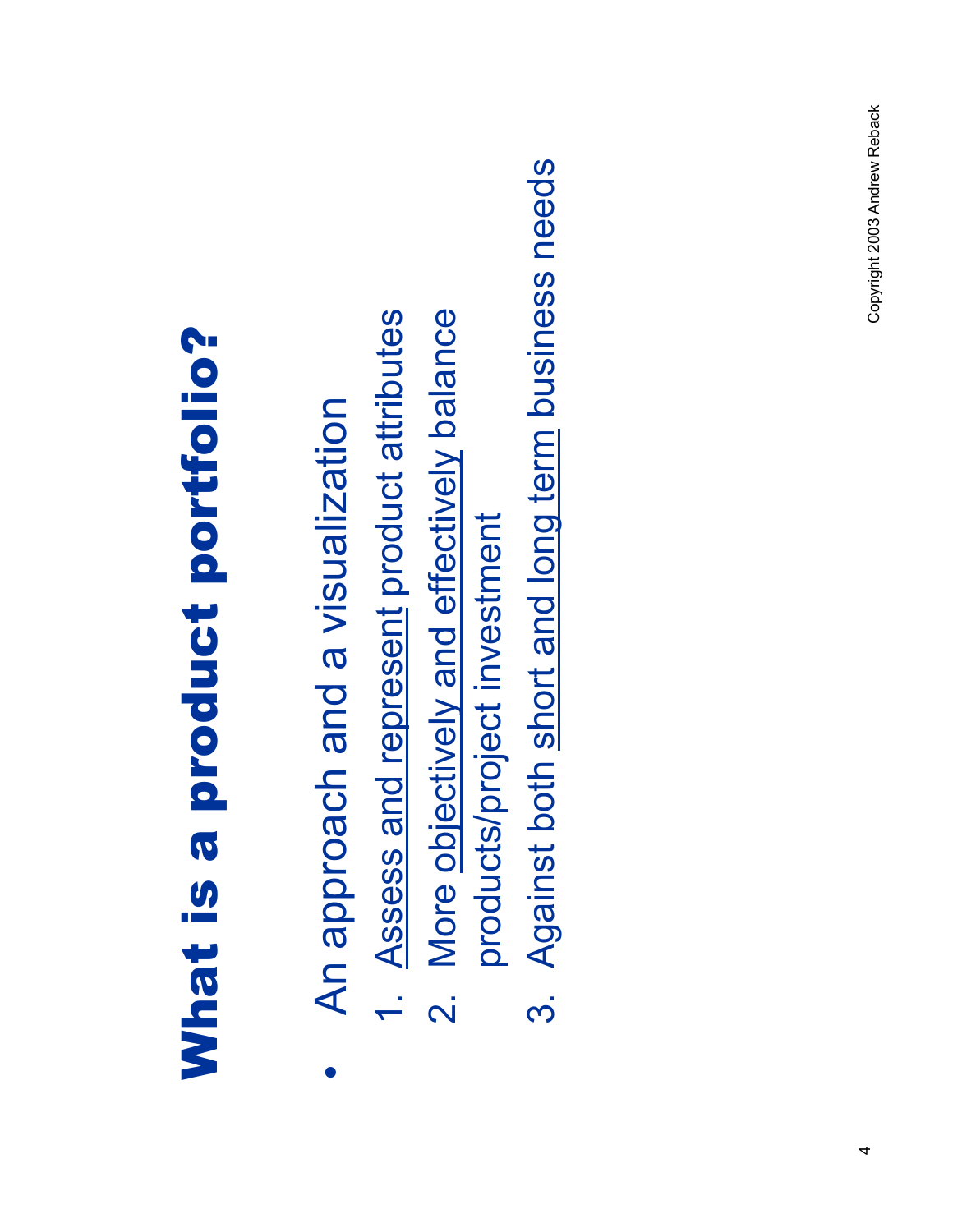#### **One model** One model

- Need to balance current investments: • Need to balance current investments:  $\bullet$
- Near and longer term product deliverables – Near and longer term product deliverables
- Risk revenue, market, and development – Risk – revenue, market, and development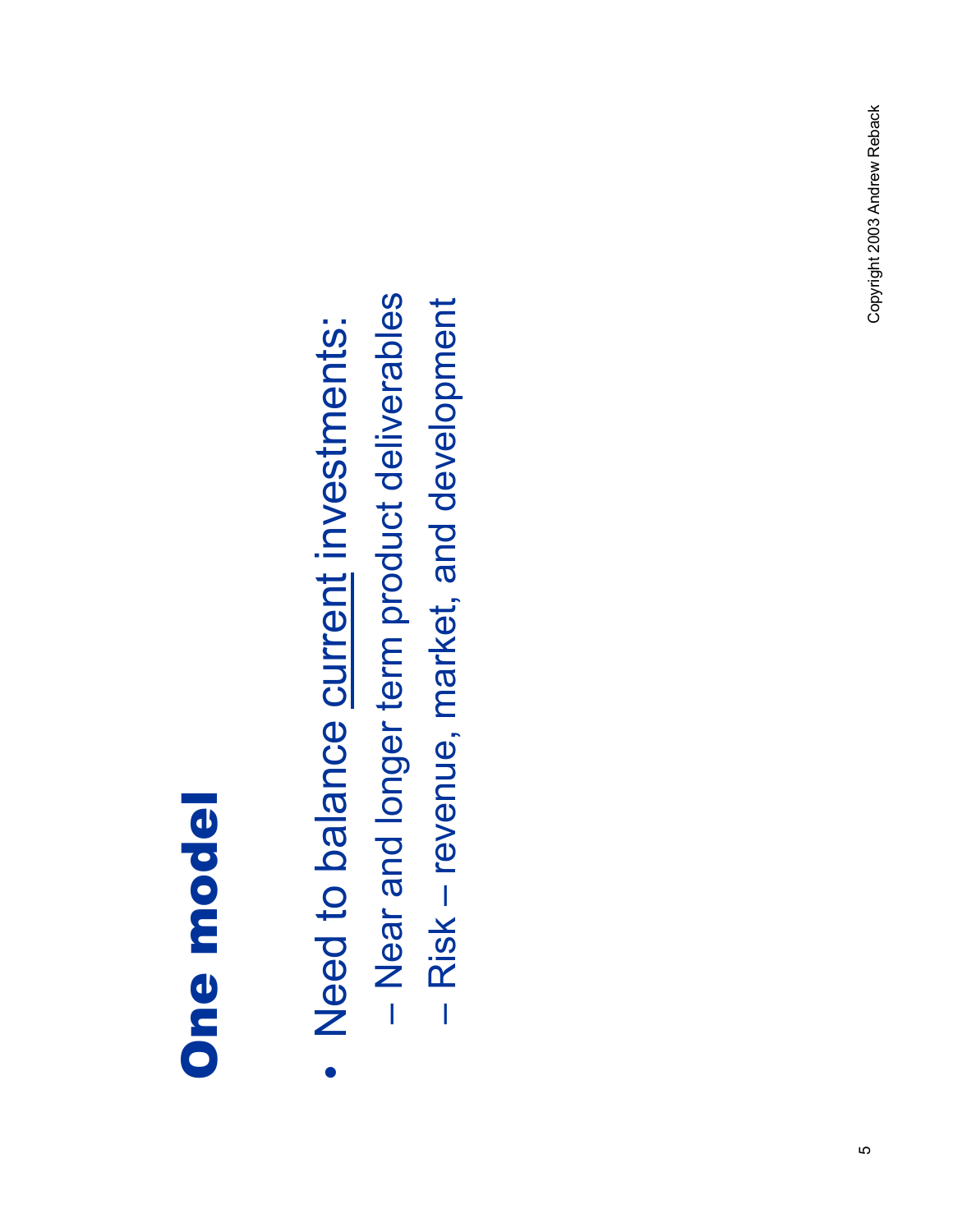| Copyright 2003 Andrew Reback<br>New Offerings           | <b>Product Maturity</b>     | Mature     |                                        |
|---------------------------------------------------------|-----------------------------|------------|----------------------------------------|
| Higher Risk                                             | et or Project Risk<br>Marke | Lower Risk | <b>Revenue</b>                         |
| needs.                                                  |                             |            | Lower                                  |
| specific to your business                               |                             |            |                                        |
| (revenue or profitability or<br>contribution) should be |                             |            |                                        |
| (risk or other) and Y-axis                              |                             |            |                                        |
| In the portfolio, the X-axis                            |                             |            |                                        |
|                                                         |                             |            |                                        |
|                                                         |                             |            | Incremental Direct Revenue Opportunity |
|                                                         |                             |            |                                        |
| <b>Template</b>                                         |                             |            | Higher<br>Revenue                      |
| Portfolio                                               |                             |            |                                        |

**Product Portfolio Template**

Product Portfolio Template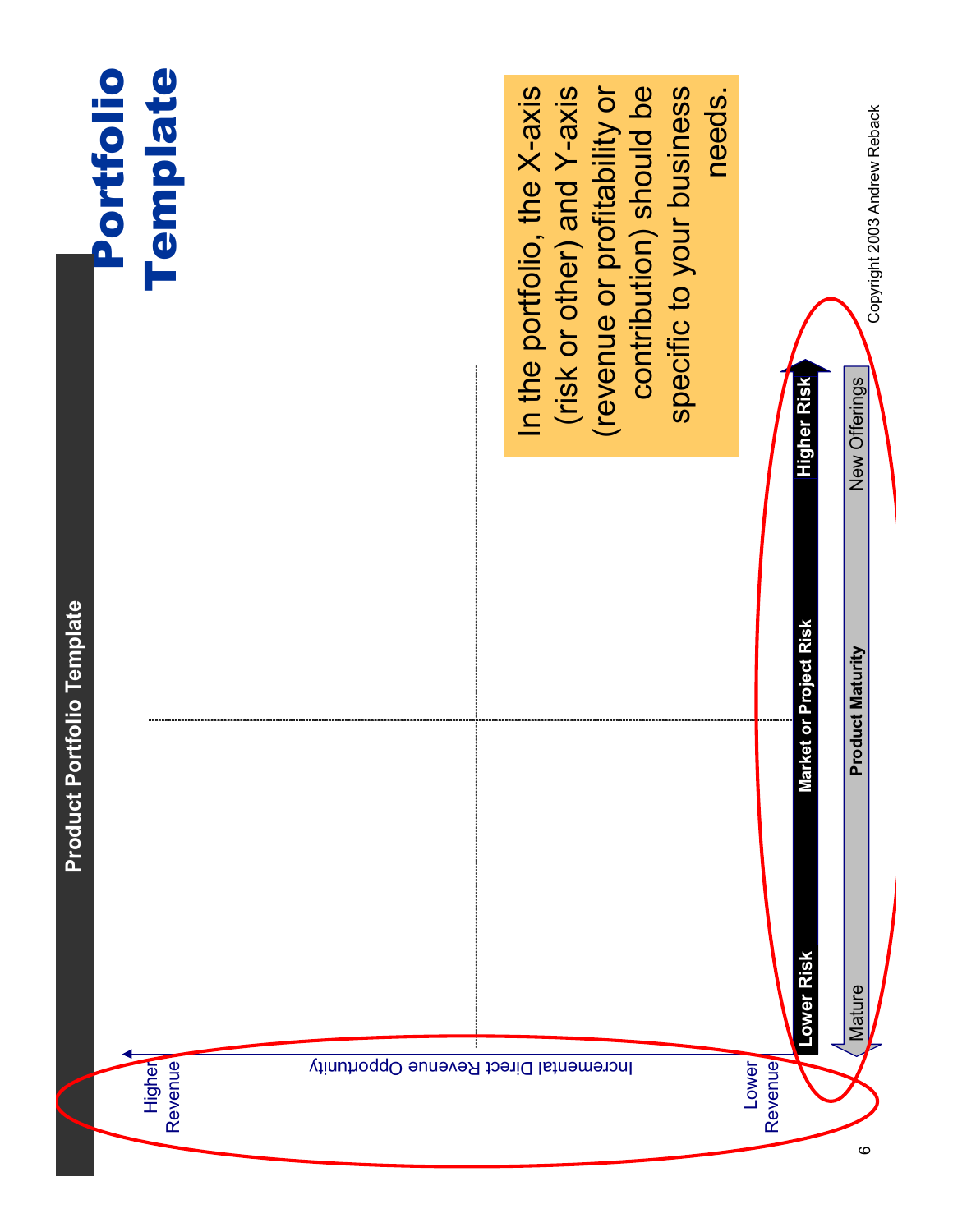**Attributes for Risk (x)** Attributes for Risk (x)

|                      | Project Risk                   |                                                 | ◢                                                         | <b>Market Risk</b>                                                                            |                                               | <b>Total Risk</b>                              |
|----------------------|--------------------------------|-------------------------------------------------|-----------------------------------------------------------|-----------------------------------------------------------------------------------------------|-----------------------------------------------|------------------------------------------------|
| Product              | Market (1,<br>3, 5)<br>Time to | Dependence<br>on new<br>technology<br>(1, 3, 5) | available (1,<br>Potential<br>solution<br>partner<br>3,5) | $\begin{array}{c} \text{composition} \\ \text{in market (1,} \\ 3, 5) \end{array}$<br>Current | adoption $(1, 3, 5)$<br>Risk of low<br>market | Value                                          |
| $\blacktriangleleft$ |                                | S                                               | 5                                                         | S                                                                                             | 5                                             | $\overline{1}$                                 |
| B                    | S                              | $\blacktriangledown$                            | S                                                         | 3                                                                                             |                                               | $\mathbf{\overline{1}}$                        |
| $\bigcirc$           | 5                              | $\blacktriangledown$                            | $\blacktriangledown$                                      | S                                                                                             | <u>က</u>                                      | <u>က</u>                                       |
| $\mathsf{\Omega}$    | S                              | 5                                               | S                                                         | ↽                                                                                             | S                                             | <b>57</b>                                      |
| Ш                    | S                              | 5                                               | 5                                                         | ┯                                                                                             | ᡪ                                             | 15                                             |
| Ш                    | 5                              | <u>S</u>                                        | <u>S</u>                                                  | 5                                                                                             | <u>က</u>                                      | Copyright 2003 Andrew Reback<br>$\overline{O}$ |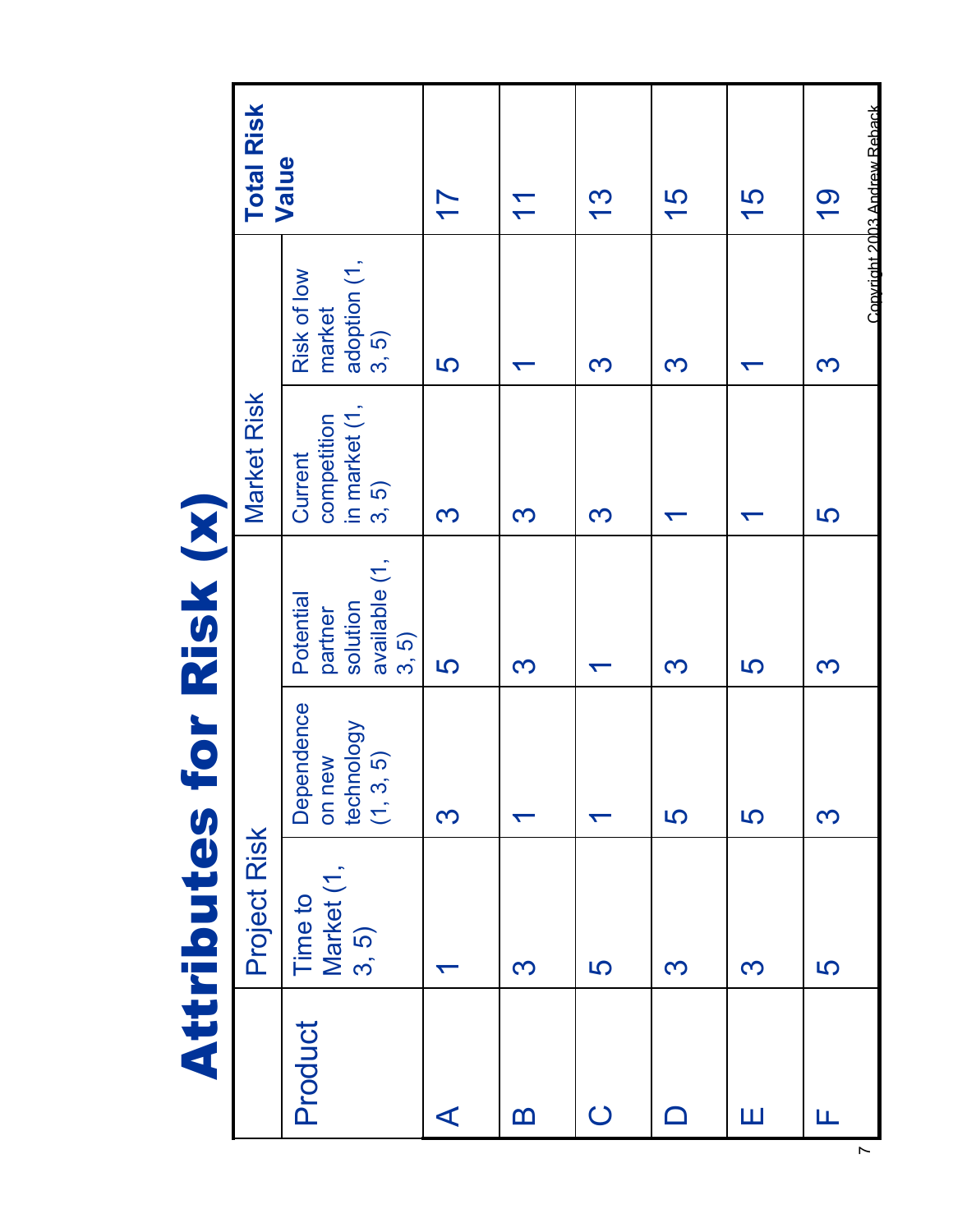**Attributes for Risk (x)** Attributes for Risk (x)

|                      | フリンション                                                  | $\overline{\phantom{0}}$<br>J.                             | <b>CONTRACTOR</b>                                                                                                               |                                                                     |                                                                                                                            |
|----------------------|---------------------------------------------------------|------------------------------------------------------------|---------------------------------------------------------------------------------------------------------------------------------|---------------------------------------------------------------------|----------------------------------------------------------------------------------------------------------------------------|
| Product              | $($ < 1 yr, 1 - 2 yrs,<br>2 + yrs)<br>Time to<br>Market | expertise (L,<br>new subject<br>Need for<br>matter<br>M, H | Infrastructure<br>required (L,<br>M, H)<br>changes<br>+ other                                                                   | Competitive threat<br>Market Risk -                                 | Level (L, M, H)<br><b>Overall Risk</b>                                                                                     |
| $\blacktriangleleft$ | 1yr                                                     |                                                            | $\top$                                                                                                                          |                                                                     | $\mathsf{\Sigma}% _{M_{1},M_{2}}^{\alpha,\beta}(\mathbf{X};\omega)$                                                        |
| $\mathbf{\Omega}$    | 2y <sub>r</sub>                                         |                                                            |                                                                                                                                 |                                                                     |                                                                                                                            |
| $\bigcirc$           | 1yr                                                     | $\mathsf{\Sigma}$                                          | $\mathsf{\Sigma}% _{M_{1},M_{2}}^{\alpha,\beta}(\mathbf{X};z)=\mathsf{\Sigma}_{M_{1},M_{2},M_{2}}^{\alpha,\beta}(\mathbf{X};z)$ | $\mathsf{\Sigma}$                                                   | $\mathsf{\Sigma}% _{M_{1},M_{2}}^{\alpha,\beta}(\mathbf{X};z)=\mathsf{\Omega }_{M_{1},M_{2}}^{\alpha,\beta}(\mathbf{X};z)$ |
| $\Box$               | 2y <sub>r</sub>                                         | $\mathsf{\Sigma}$                                          | $\mathsf{\Sigma}$                                                                                                               | $\geq$                                                              | $\mathsf{\Sigma}$                                                                                                          |
| Ш                    | 3yr                                                     | H                                                          |                                                                                                                                 | $\mathsf{\Sigma}% _{M_{1},M_{2}}^{\alpha,\beta}(\mathbf{X};\omega)$ | $\mathsf{\Sigma}$                                                                                                          |
| Щ                    | <b>TVr</b>                                              | H                                                          | $\mathsf{\Sigma}$                                                                                                               | 工                                                                   | <del>Copyright 2002 Androw Roback</del><br>I                                                                               |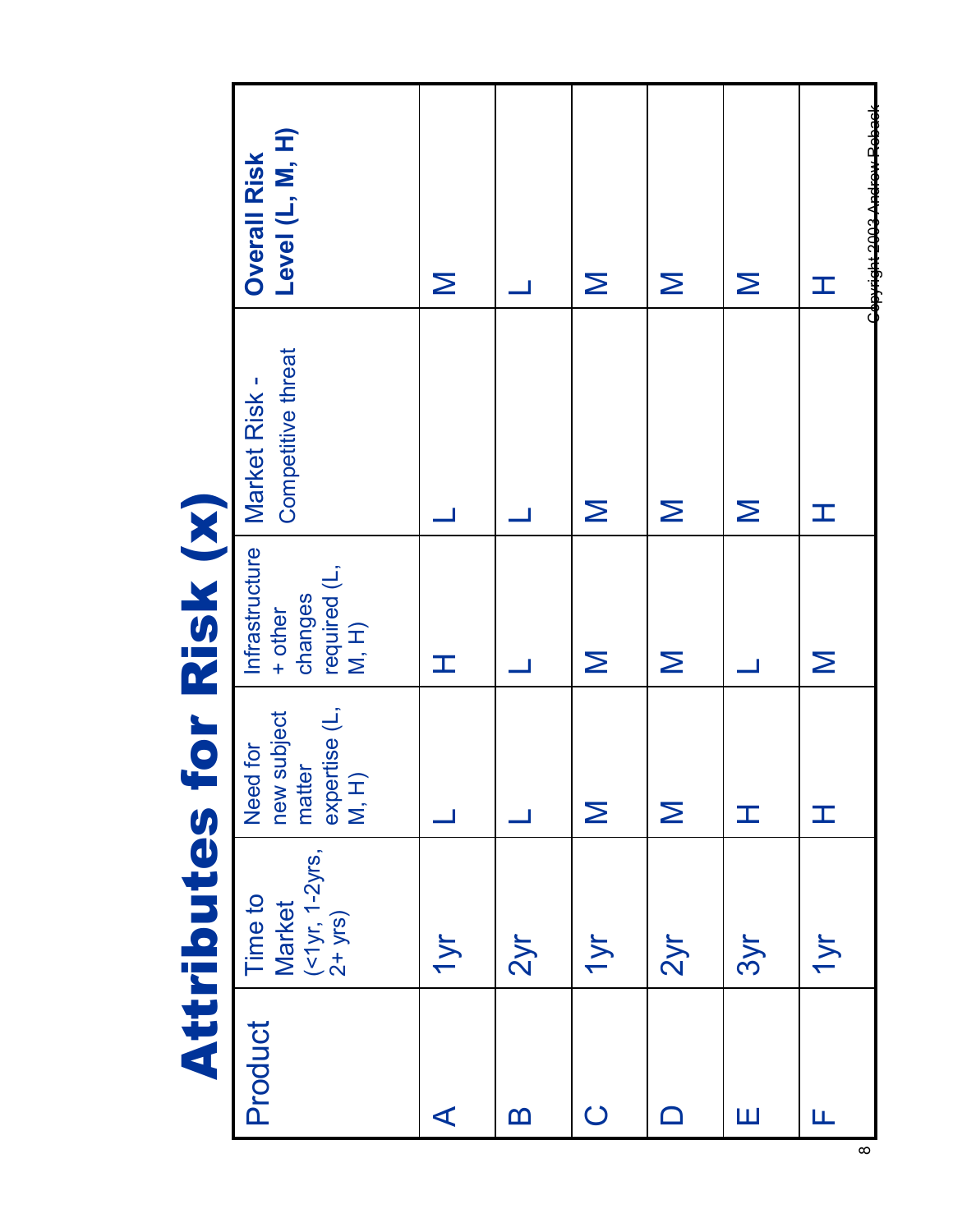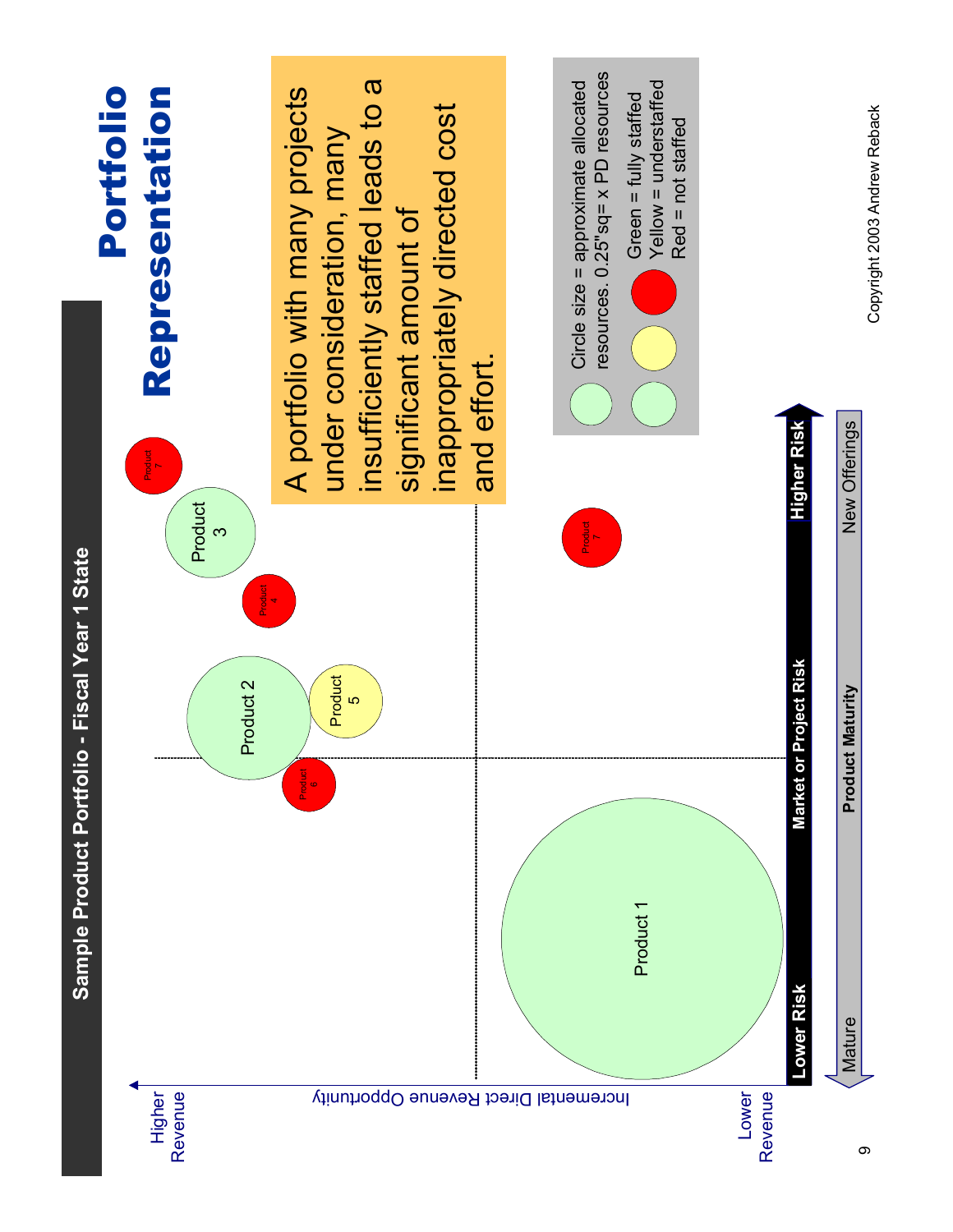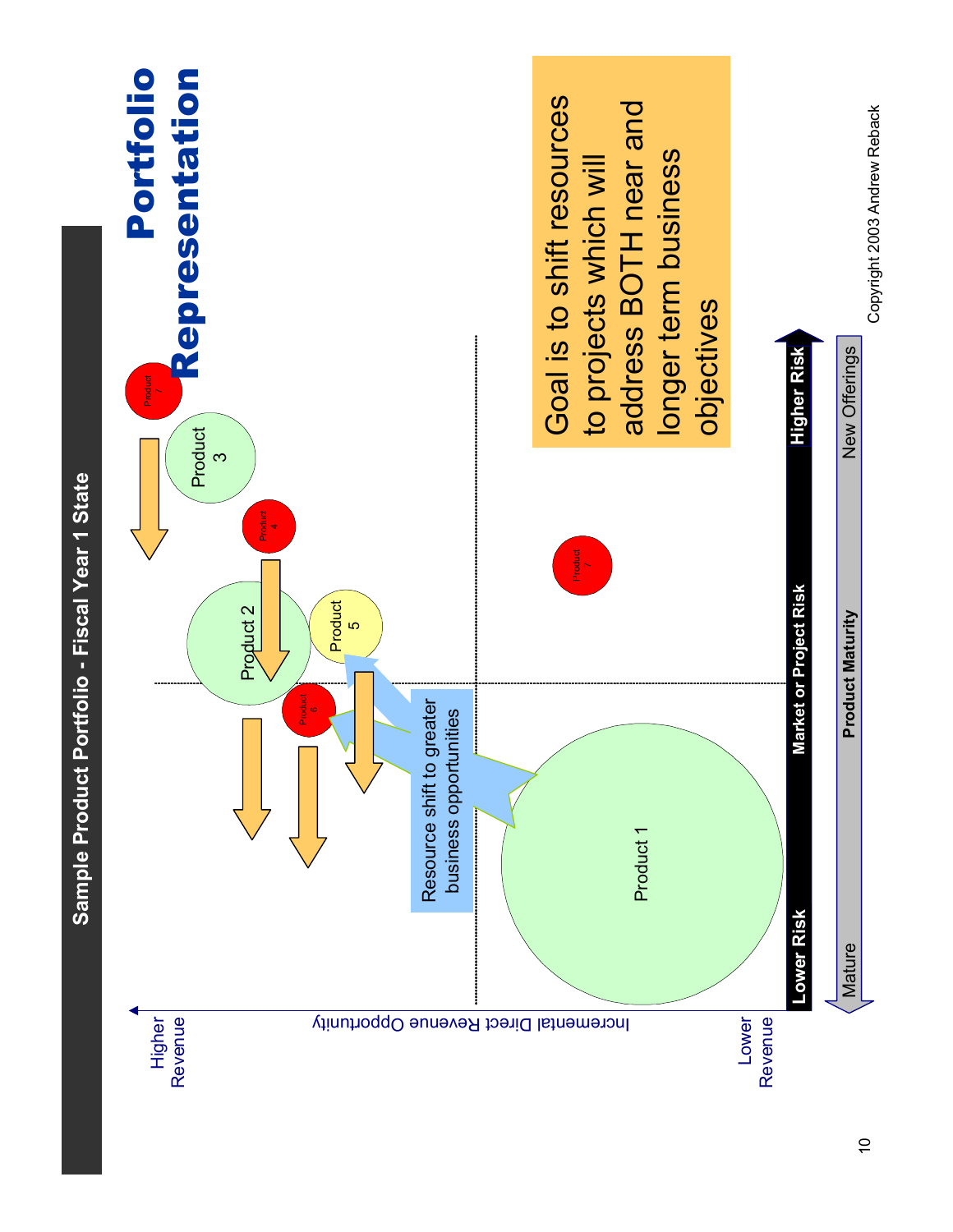

Sample Product Portfolio - Fiscal Year 1 State **Sample Product Portfolio - Fiscal Year 1 State**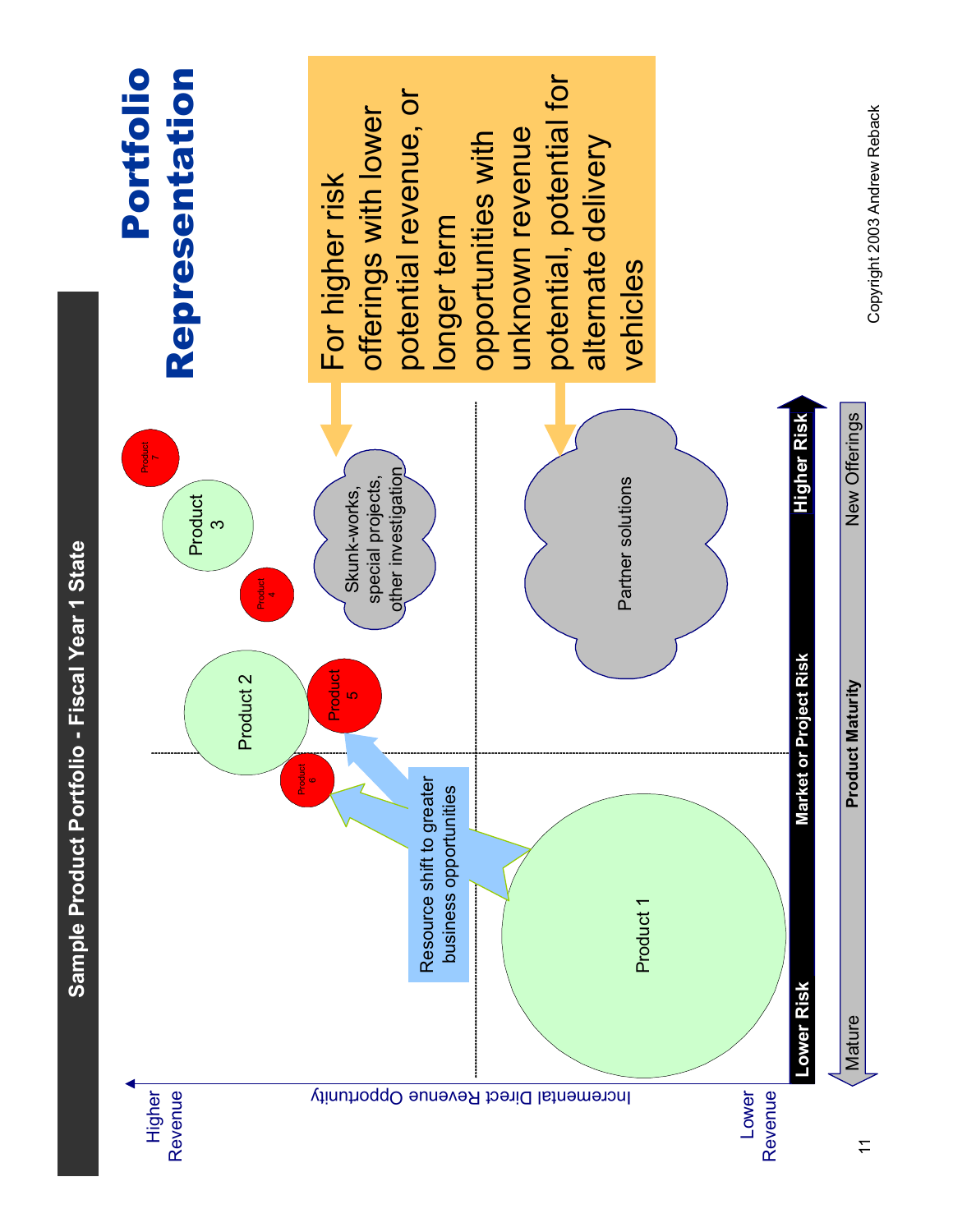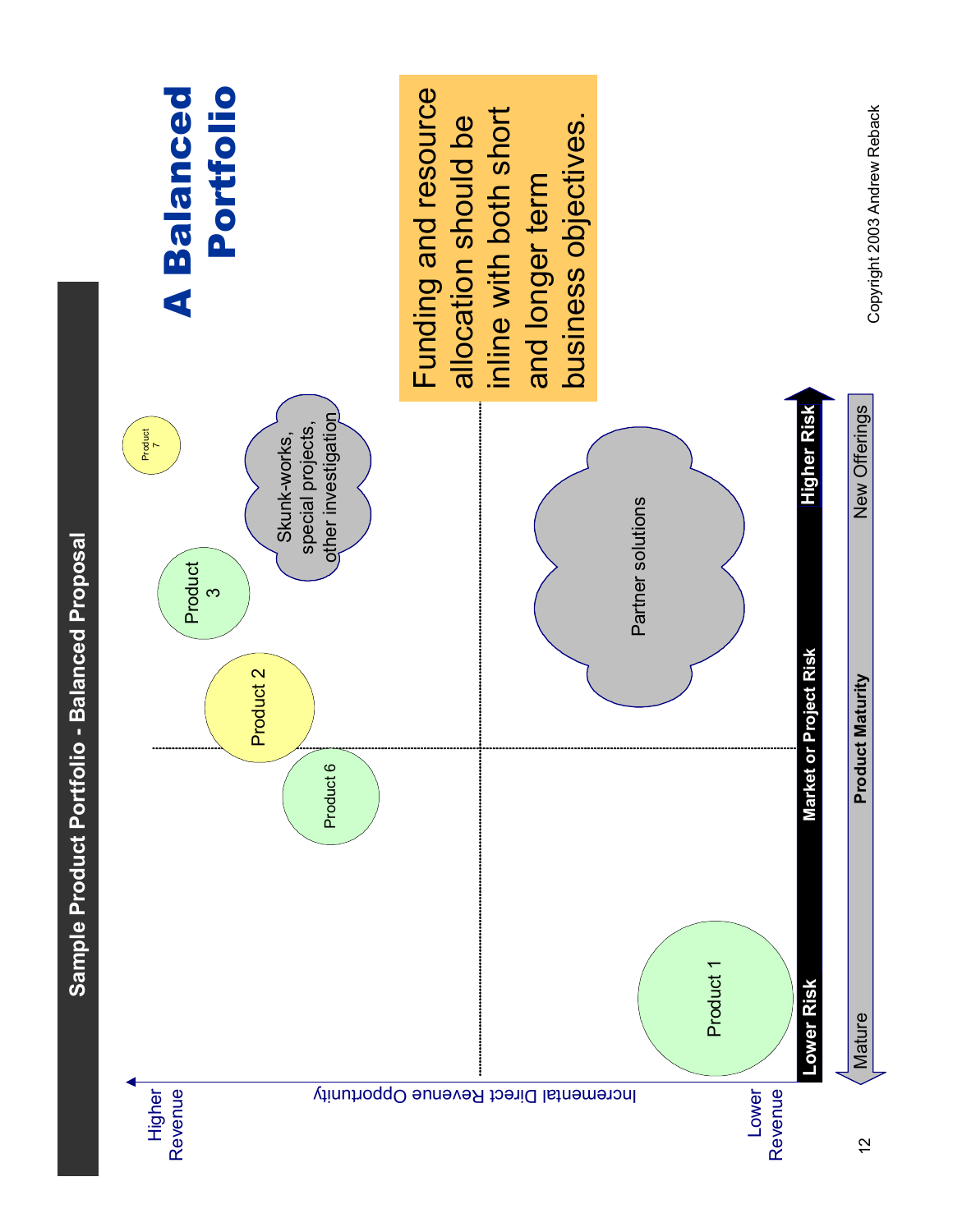- 1. Define key product/project attributes reflective of business Define key product/project attributes reflective of business requirements requirements
	- 2. Define metrics (qualitative or quantitative) for key product Define metrics (qualitative or quantitative) for key product attributes attributes  $\overline{\mathsf{N}}$
- 3. Consolidate metrics as appropriate to drive trade-off between Consolidate metrics as appropriate to drive trade-off between x (risk is this model) and y (revenue in this case) attributes x (risk is this model) and y (revenue in this case) attributes က
- objectives, evaluate whether current funding is appropriate to objectives, evaluate whether current funding is appropriate to 4. With consideration for both near and long term business With consideration for both near and long term business execute against the defined objectives execute against the defined objectives  $\vec{r}$
- 5. Rebalance current and future funding based on business Rebalance current and future funding based on business objectives and shifting product attributes objectives and shifting product attributes <u>ທ່</u>  $\overline{\mathbf{6}}$ 
	- Re-evaluate funding decisions on periodic basis (semi- $6<sub>A</sub>$  Re-evaluate funding decisions on periodic basis (semiannually, annually) annually, annually)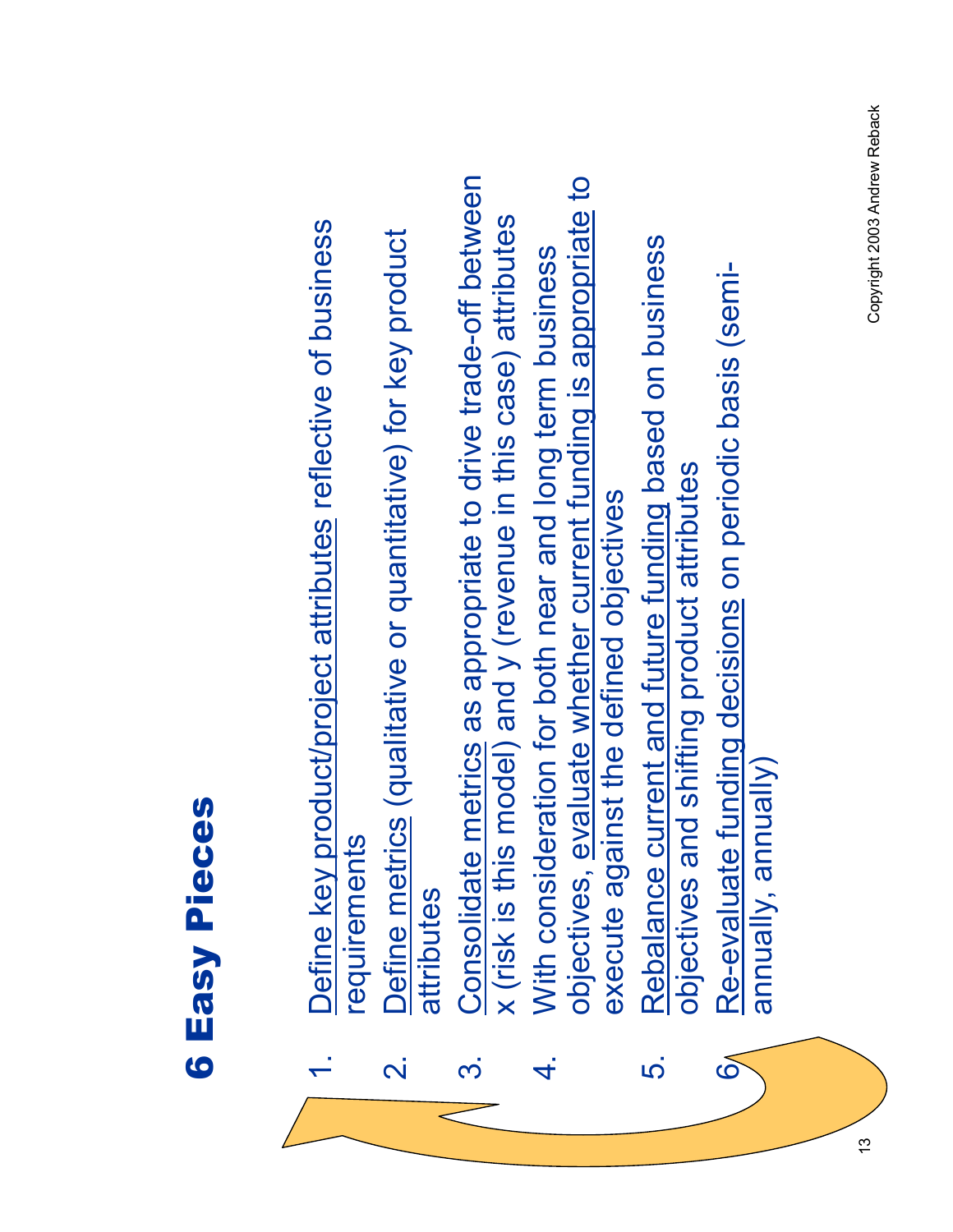### What it is not What it is not

- The answer to all PM problems • The answer to all PM problems
- Still need • Still need
- Smart people – Smart people  $\overline{\mathbf{I}}$
- To define appropriate attributes – To define appropriate attributes Ï
- To decide specific investments – To decide specific investments  $\overline{1}$
- To define execute To define execute

Like any tool, product portfolio management requires good inputs, Like any tool, product portfolio management requires good inputs, intelligent application, and valid outputs to be useful. intelligent application, and valid outputs to be useful.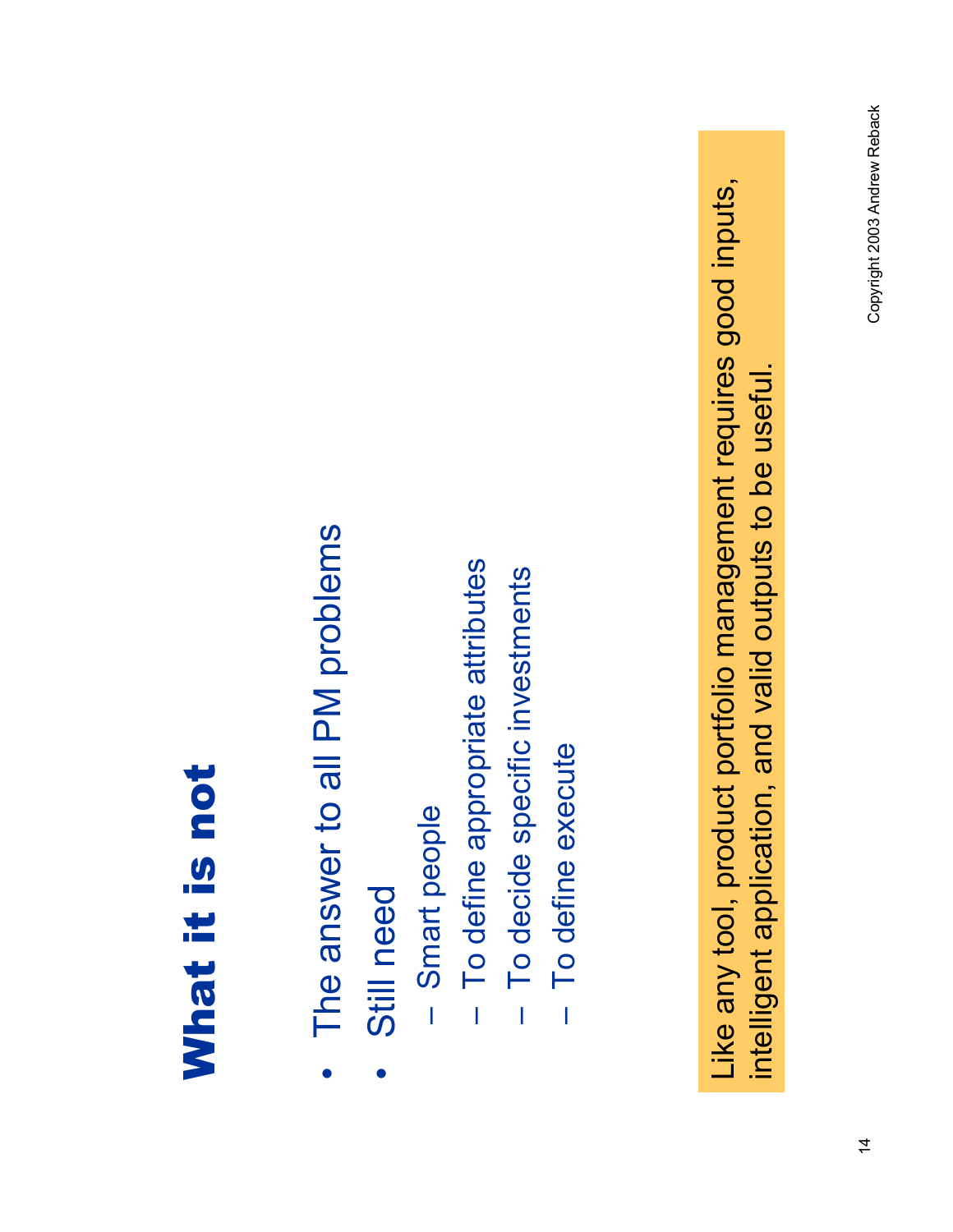## **Future Opportunities** Future Opportunities

- Long-term financial assessment • Long-term financial assessment
- Success metrics and performance against - Success metrics and performance against expectations expectations
- More rigid risk assessment + ongoing risk re-• More rigid risk assessment + ongoing risk reevaluation evaluation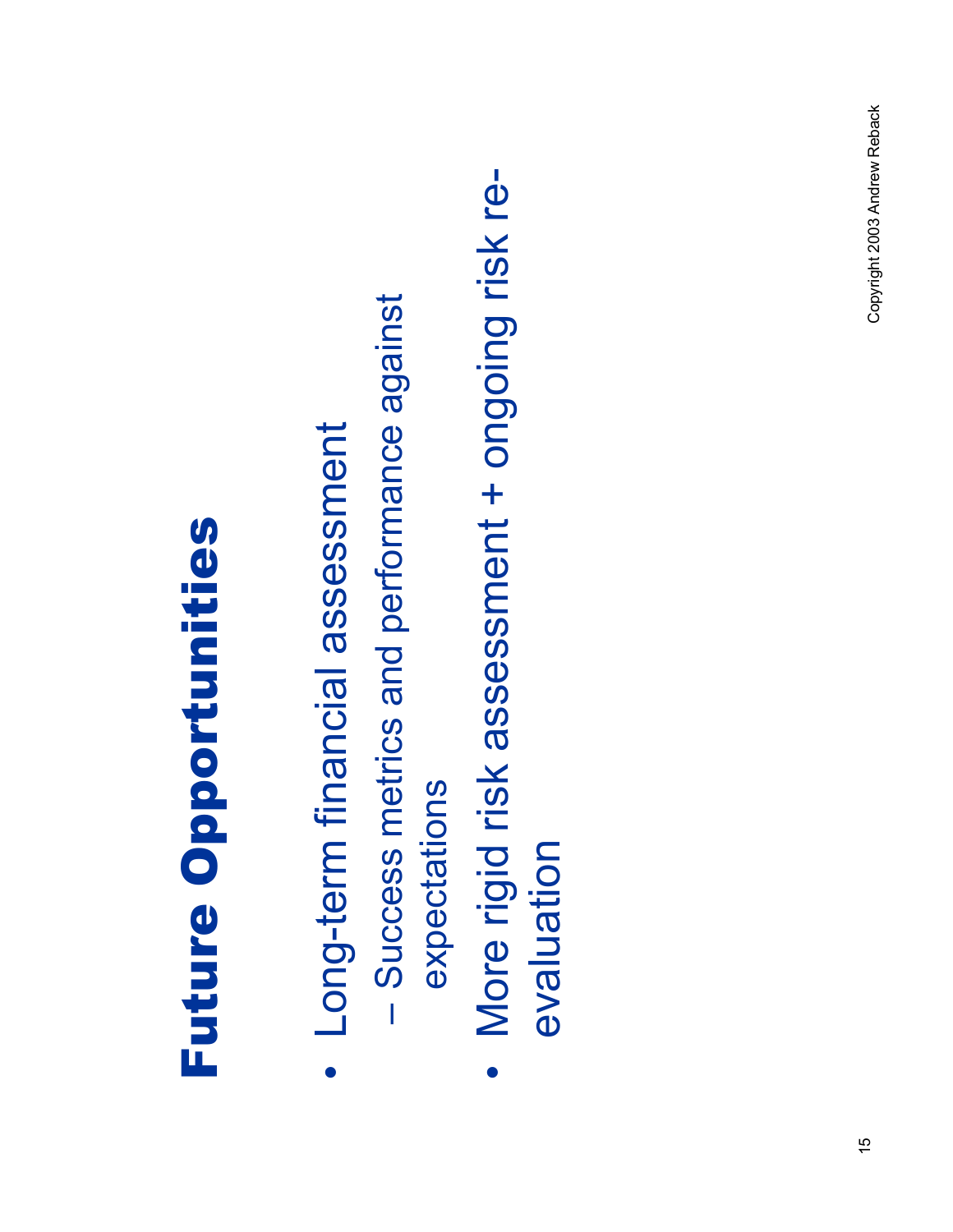# Why use portfolio management? Why use portfolio management?

- **Benefits** • Benefits  $\bullet$
- Risks of not using a portfolio approach • Risks of not using a portfolio approach $\bullet$